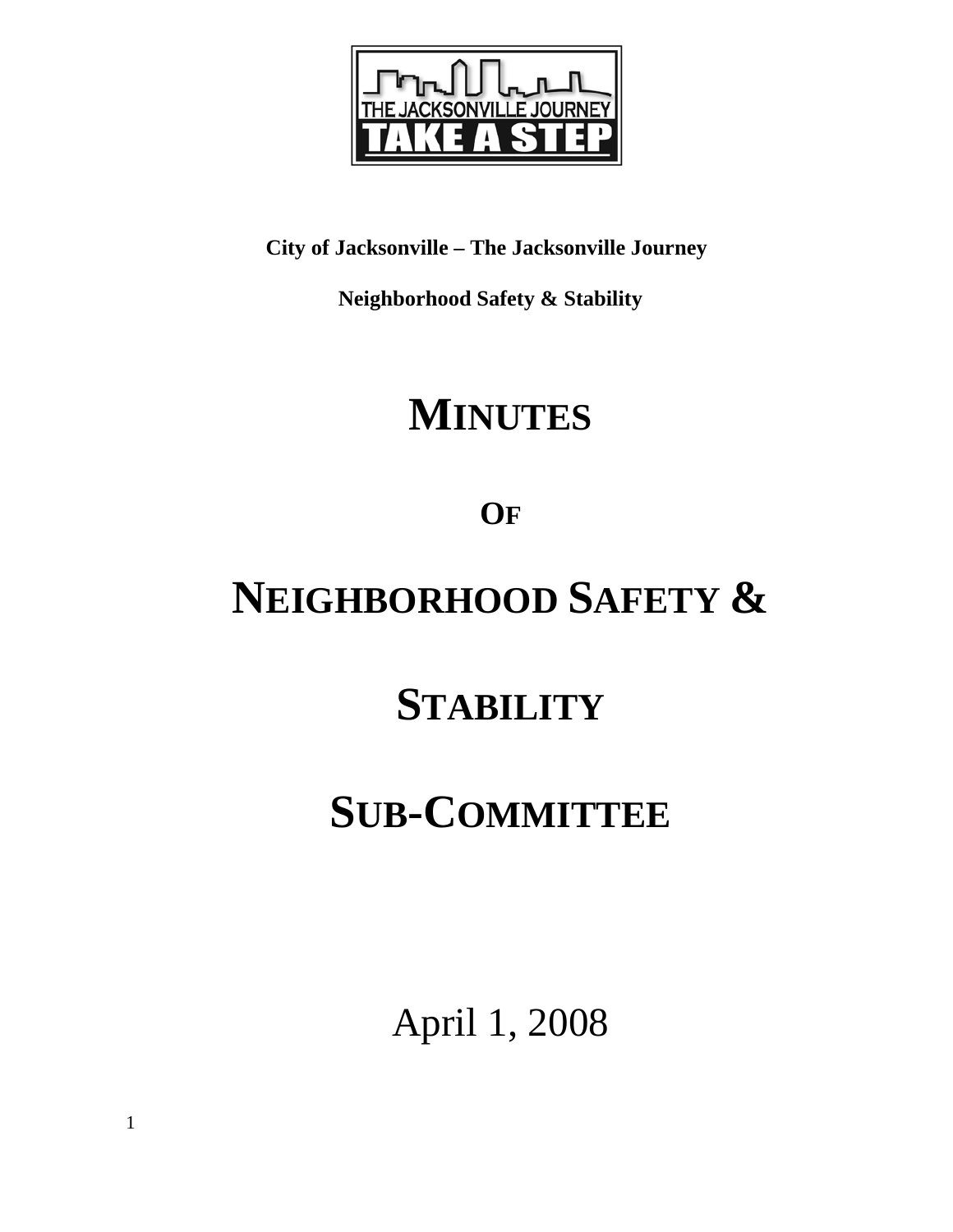## **The Jacksonville Journey – Neighborhood Safety & Stability**

## **Sub-Committee**

#### **April 1, 2008**

### **2:30 p.m.**

**PROCEEDINGS before the Jacksonville Journey – Neighborhood Safety & Stability Sub-Committee taken on Tuesday, April 1, 2008, Edward**  Ball Building, 8<sup>th</sup> Floor - 214 N. Hogan Street, Jacksonville, Duval **County, Florida commencing at approximately 2:30 p.m.** 

**Neighborhood Safety & Stability Committee** 

**Tony Boselli, Chair Oliver Barakat, Member John Clark, Member Charlie Commander, Member Michael Edwards, Member Ronnie Ferguson, Member Joni Foster, Member Mark Griffin, Member Charles Griggs, Member Tripp Gulliford, Member Alberta Hipps, Member Suzanne Jenkins, Member Curtis Johnson, Member Diane Kerr, Member Lisa Moore, Member Devin Reed, Member Jim Robinson, Member Toney Sleiman, Member Eric Smith, Member Eddie Staton, Member**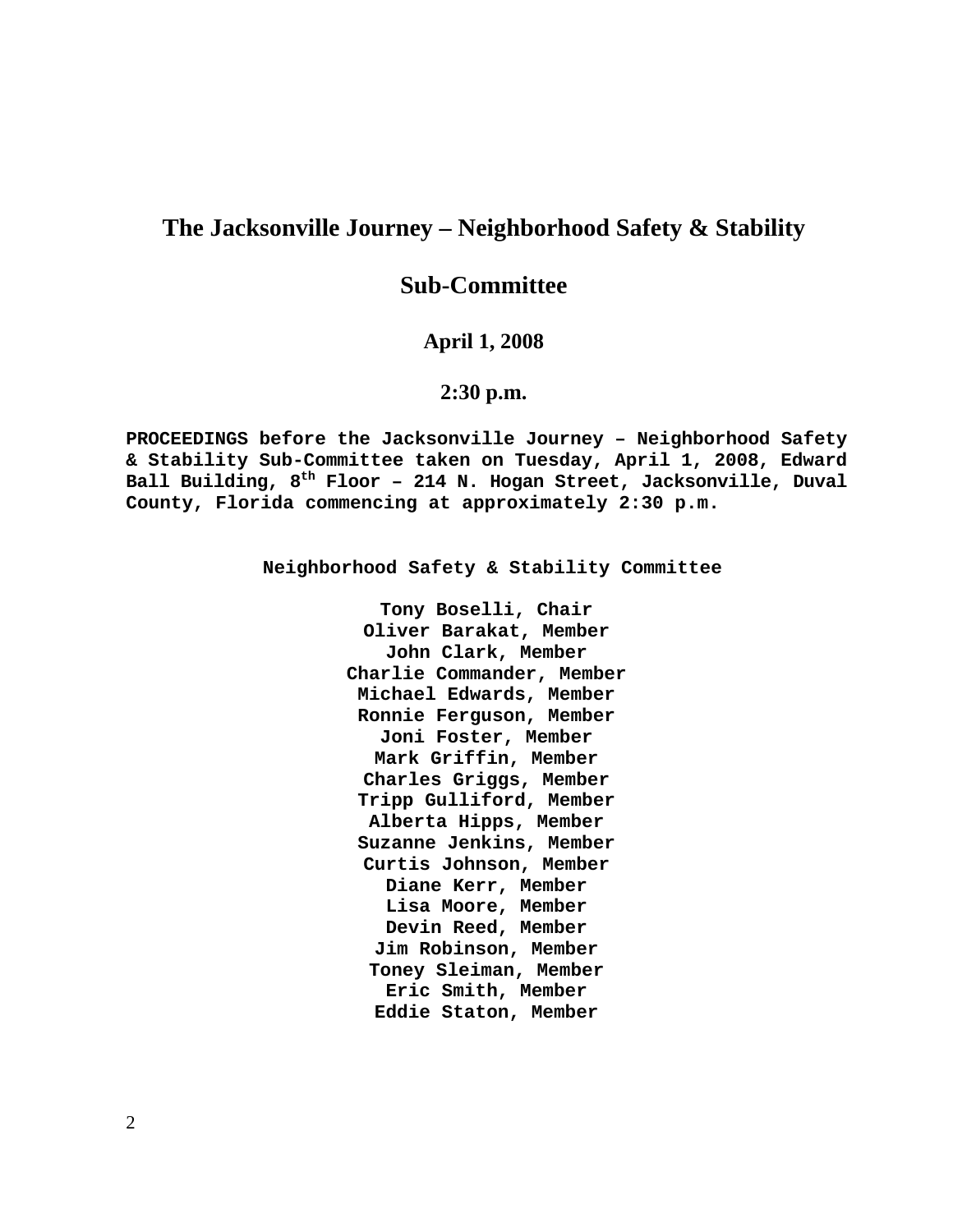### **APPEARANCES**

#### **COMMITTEE CHAIRS & MEMBERS:**

TONY BOSELLI, Chair CHARLIE COMMANDER, Member DEVIN REED, Member

#### **ABSENT MEMBERS:**

OLIVER BARAKAT, Member JOHN CLARK, Member MICHAEL EDWARDS, Member RONNIE FERGUSON, Member JONI FOSTER, Member MARK GRIFFIN, Member CHARLES GRIGGS, Member TRIPP GULLIFORD, Member ALBERTA HIPPS, Member SUZANNE JENKINS, Member CURTIS JOHNSON, Member DIANE KERR, Member LISA MOORE, Member EDDIE STATON, Member JIM ROBINSON, Member TONEY SLEIMAN, Member ERIC SMITH, Member

#### **STAFF:**

KERRI STEWART CHAD POPPELL JENNIFER SAVAGE

#### **OTHERS PRESENT:**

James Richardson Pam Wilson Kelly Boree Anna Bradley Wight Gregor Mary Kay O'Rourke Roslyn Phillips Shorty Robbins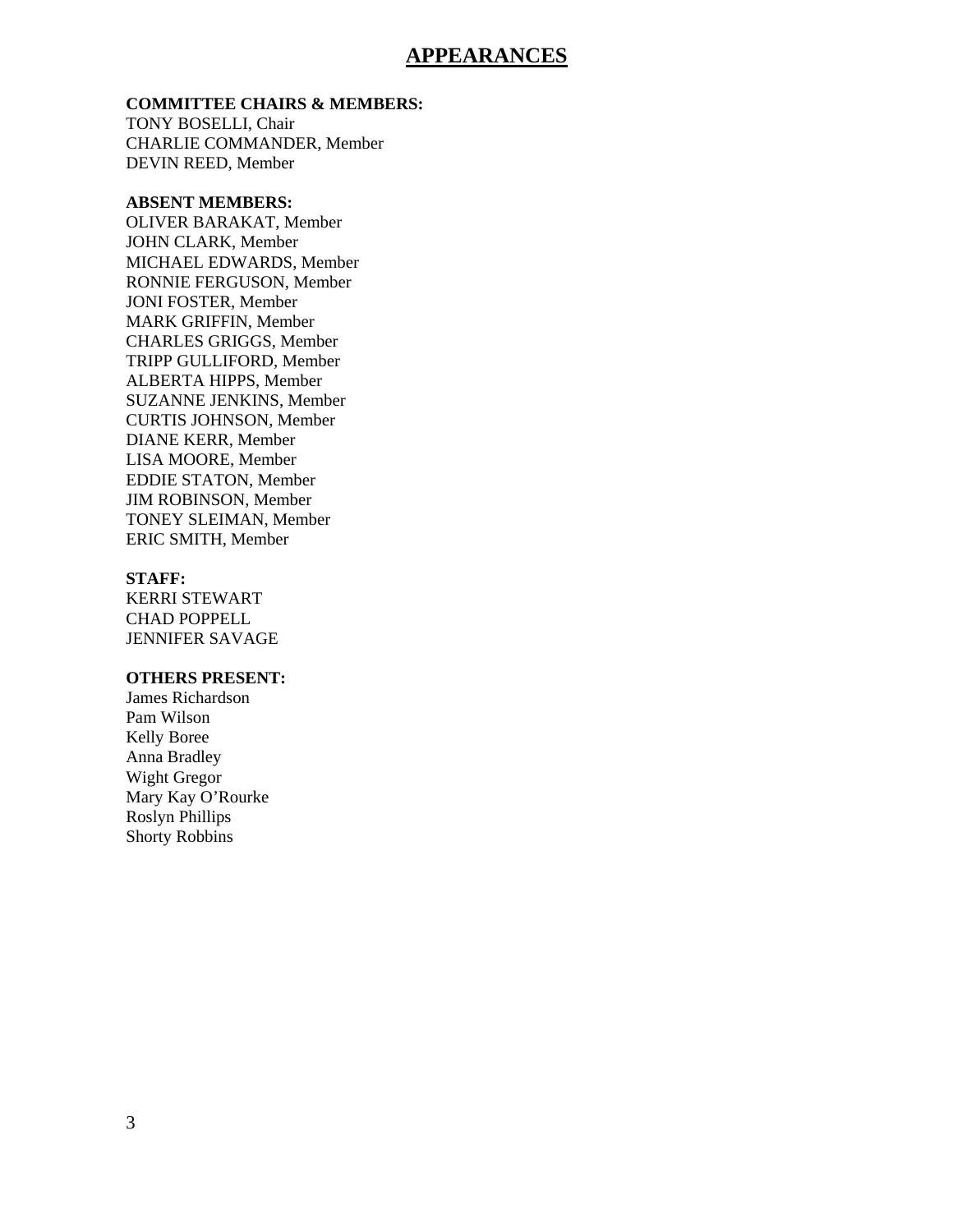April 1, 2008

Neighborhood Safety & Stability Chair/Committee 2:30 p.m. **Call to Order and Comments.** Chair Boselli called the meeting to order at 2:45 p.m.

**Purpose of Meeting.** Discuss the Mayor's crime initiative – The Jacksonville Journey – Take a Step – Neighborhood Safety & Stability Sub-Committee. Specifically, this meeting was to finish discussions with the Department of Parks, Recreation, Entertainment and Conservation regarding the future of community centers.

 Chairman Boselli opened the meeting and stated that the purpose today was to ensure that community centers play vibrant and critical roles in communities. Unfortunately, Boselli, said, currently many of them are underutilized or closed down. He would like to see them capitalize on reaching out to children and families, placing an emphasis on public/private partnerships to create a more efficient and accountable method for running the centers.

 At this meeting, the committee members and the representatives from the parks department reviewed the wording and intended purpose of the following recommendations:

• All funds that are currently appropriated for after-school programs and community center operations as well as any future funding identified should be pooled into one fund on an annual basis for programming. The Jacksonville Journey's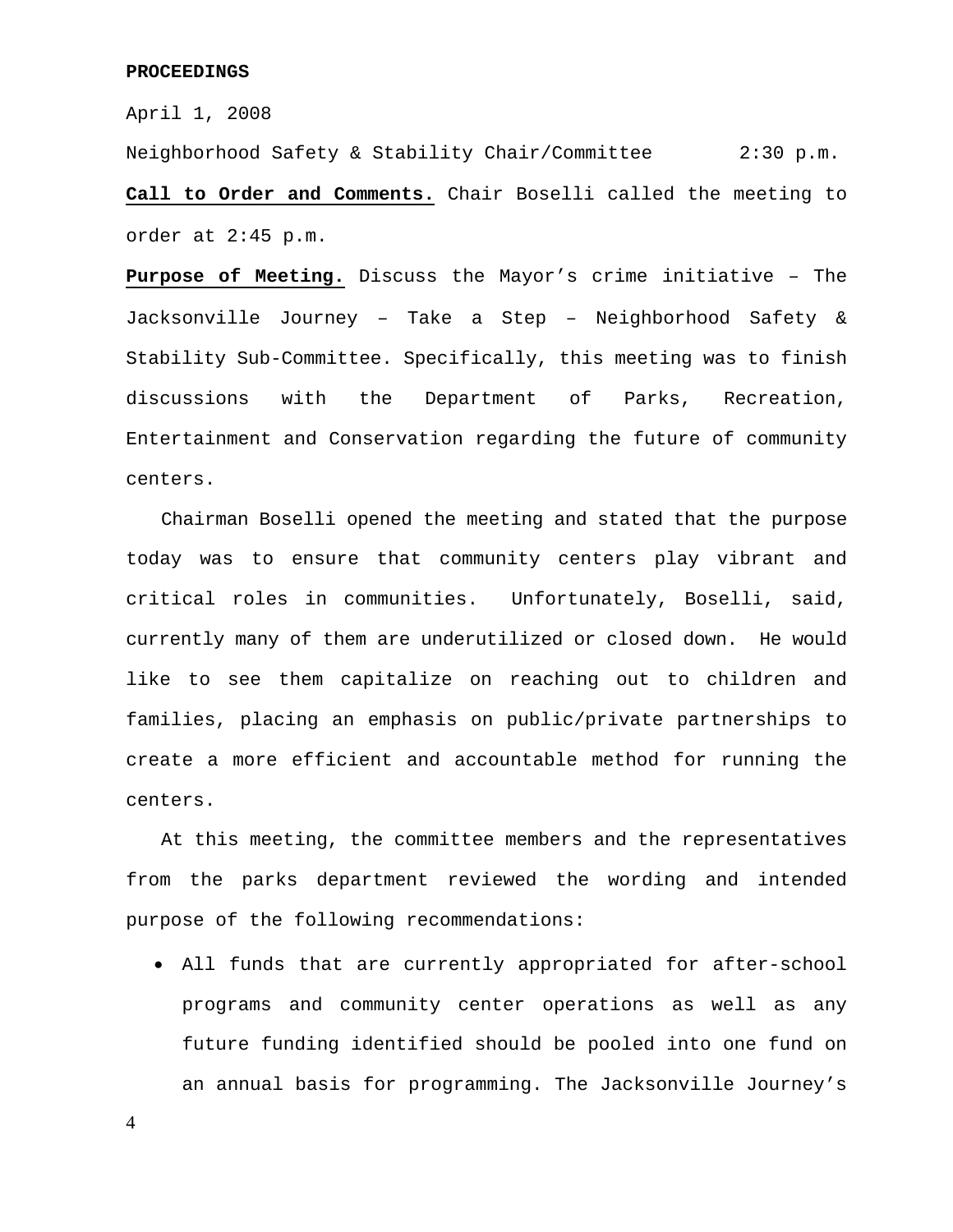Positive Youth Development Committee should define appropriate programming models. The Parks Advisory Board (or any board reflective of providers and users of the programs) should assess program outcomes and recommend funding on an annual basis (this is based on the Jacksonville Children's Commission and the Housing Commission model).

• The City of Jacksonville should revisit the make-up and duties of the Parks Advisory Board to ensure that it reflects the providers and users of the park system and its programs. Members should have skill set required to oversee program dollars.

Boselli said the goal is to craft language that will enable us to leverage resources to benefit parks. Committee member Charlie Commander said we should prioritize community centers in hot spot areas, and that if there are no community centers in those areas, then we should find alternative building space to serve as a center. Boselli said he would like to see the effort implemented citywide. Boselli then asked the current purpose of the Parks Advisory Board, to which Kelly Boree responded that it is primarily fundraising. She added that the board is made up of four people appointed by the mayor and three people appointed by the council, and that the board has begun meeting regularly and is establishing work groups, etc. Boselli then asked Boree if public/private partnerships are the way to go as far as community centers are concerned, and she said yes. Boree said she envisions the city maintaining responsibility for recreation but that education, cultural and specialty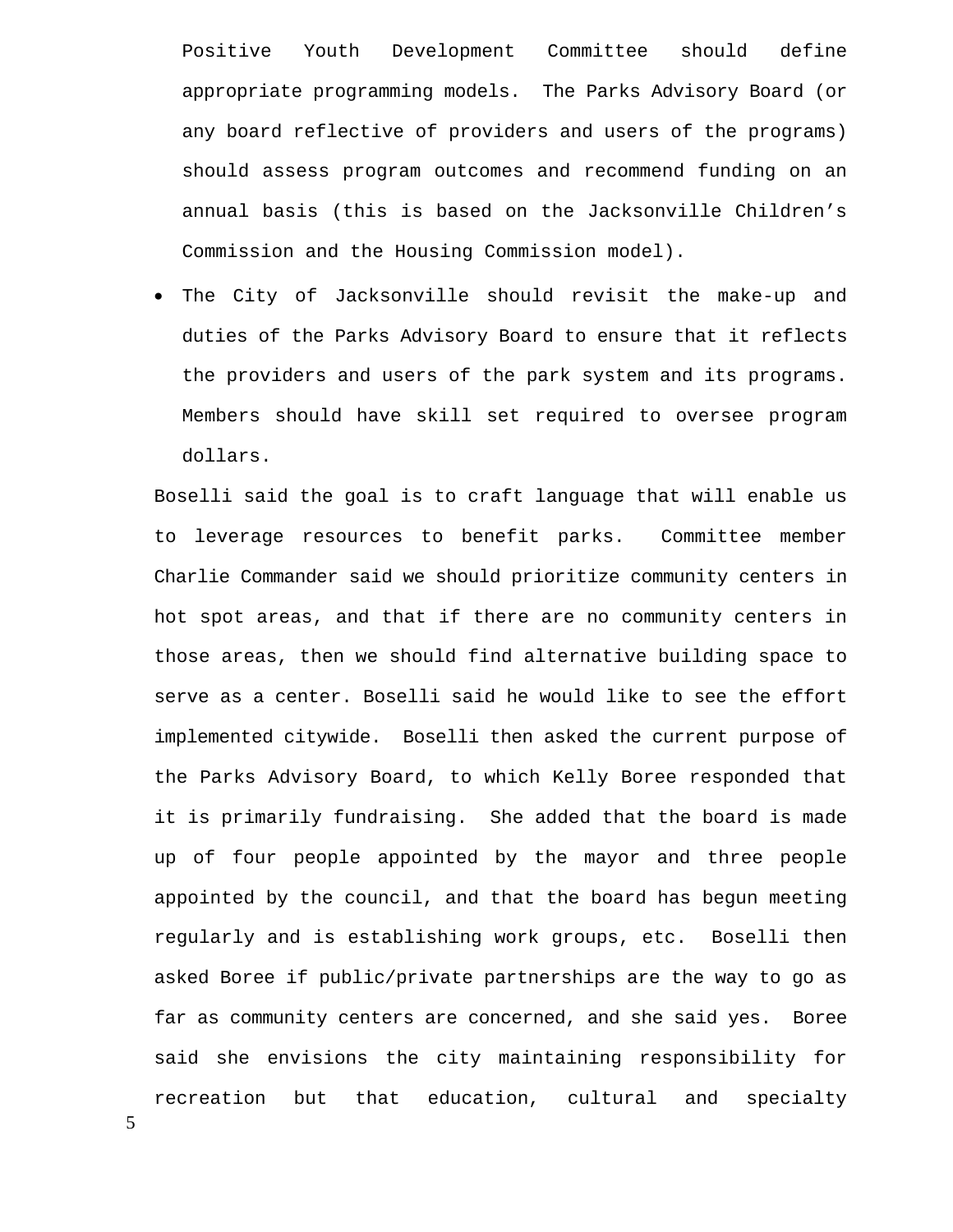programming would be taken on by an outside provider. Each center would have a manager that would work with the community to determine the programming they would like in the center, and to oversee programs. Commander asked if there were centers already set up like this and Boree said Emmett Reed and Robert Kennedy would be good examples. Roslyn Phillips added it is her intent to start programs similar to the ones listed above in the centers in Zone 1, and that she would like to see the centers open 12 hours a day with a greater focus on education programs. Boree added that the parks dept. is exploring the idea of using a "Rec and Roll" van that has the components of a recreation center that can travel to areas that don't have centers.

 Boselli then asked how do we take the city dollars spent on community centers and leverage them for matching in the private community? The committee discussed several successful community partnerships, and Boselli asked the committee to translate those successes into a developing a program that will be successful for the city. Committee member Reed suggested having a position in parks focused on developing private partnerships. Roslyn Phillips said currently that work is contracted out, but that she is exploring bringing it in-house.

 Shorty Robbins then compared Jacksonville's community center programming to others across the state. The main difference she found was that most cities are charging for these programs. In fact, she believes Jacksonville is the only one that does not. The result is that these centers that charge are able to have better programming. She also stated that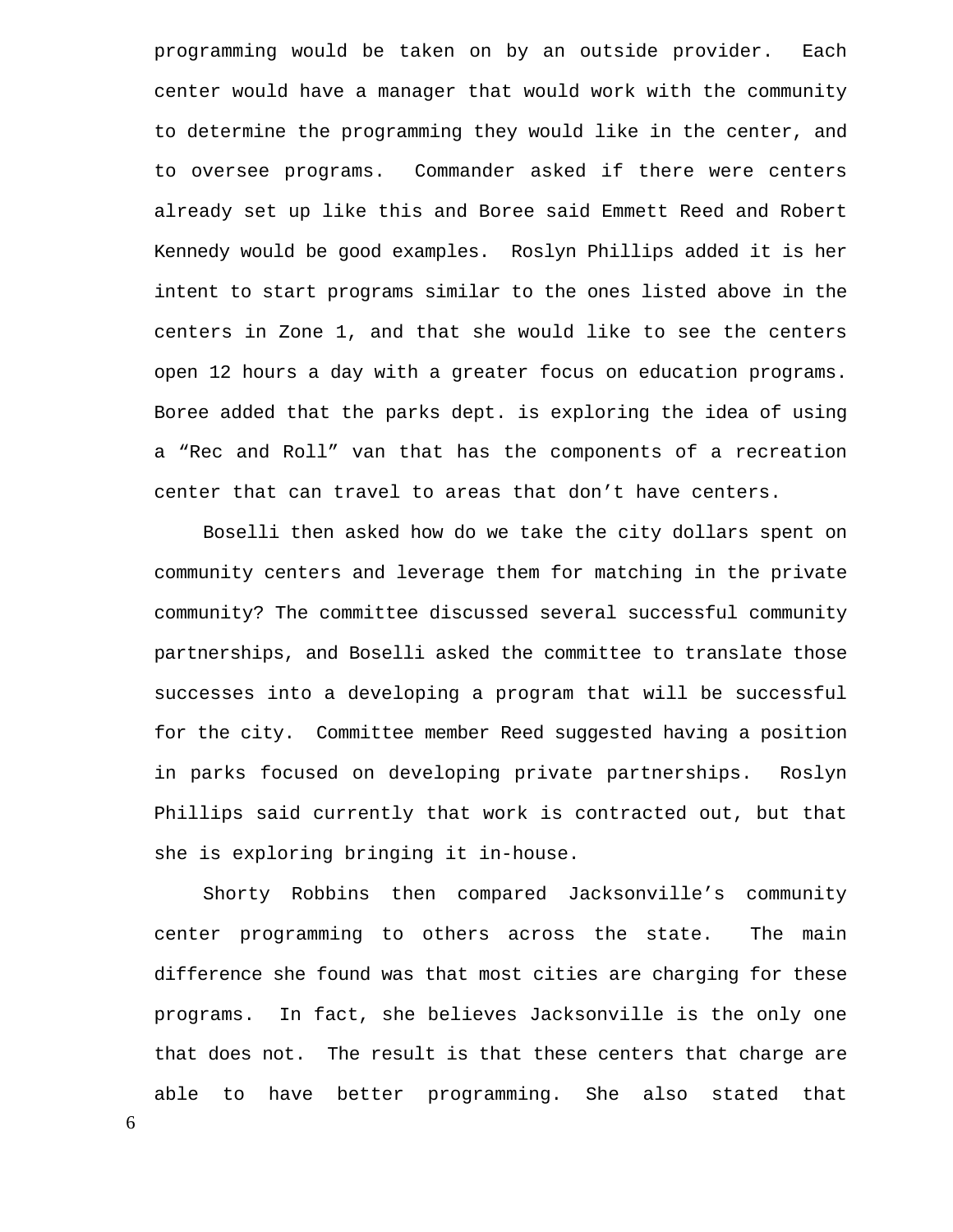Jacksonville is the only large park system that does not have a foundation set up for donations.

 Roslyn Phillips added that a system for measuring success must also be in place moving forward. Boselli asked if it would be possible to have the Jacksonville Children's Commission oversee and measure all programming in the community centers, and Robbins said that they are meeting later this month to discuss that option.

 Boselli returned to the topic of having a Parks Advisory Board oversee the parks budget. Kerri Stewart added that the board could be similar to that of the Jacksonville Housing Commission in so much that it does not hire or fire...it pools money, recommends how it should be spent, and the City Council has final say.

 Boselli said that he felt he had what he needed to complete the recommendation and would have it ready for review at the April 8 meeting of the Neighborhood Safety & Stability subcommittee meeting. He thanked Kelly Boree, Pam Wilson, Roslyn Phillips and Shorty Robbins for attending. Based on the discussion, Boselli crafted a new draft of a recommendation:

• The city should have in place a board similar to that of the Jacksonville Housing Commission or Jacksonville Children's Commission that appropriates funding under the condition that its actions encourage public and private partnerships and enhanced and additional after-school programming.

This recommendation will be discussed at the April 8 meeting. The meeting adjourned at 4:09 p.m.